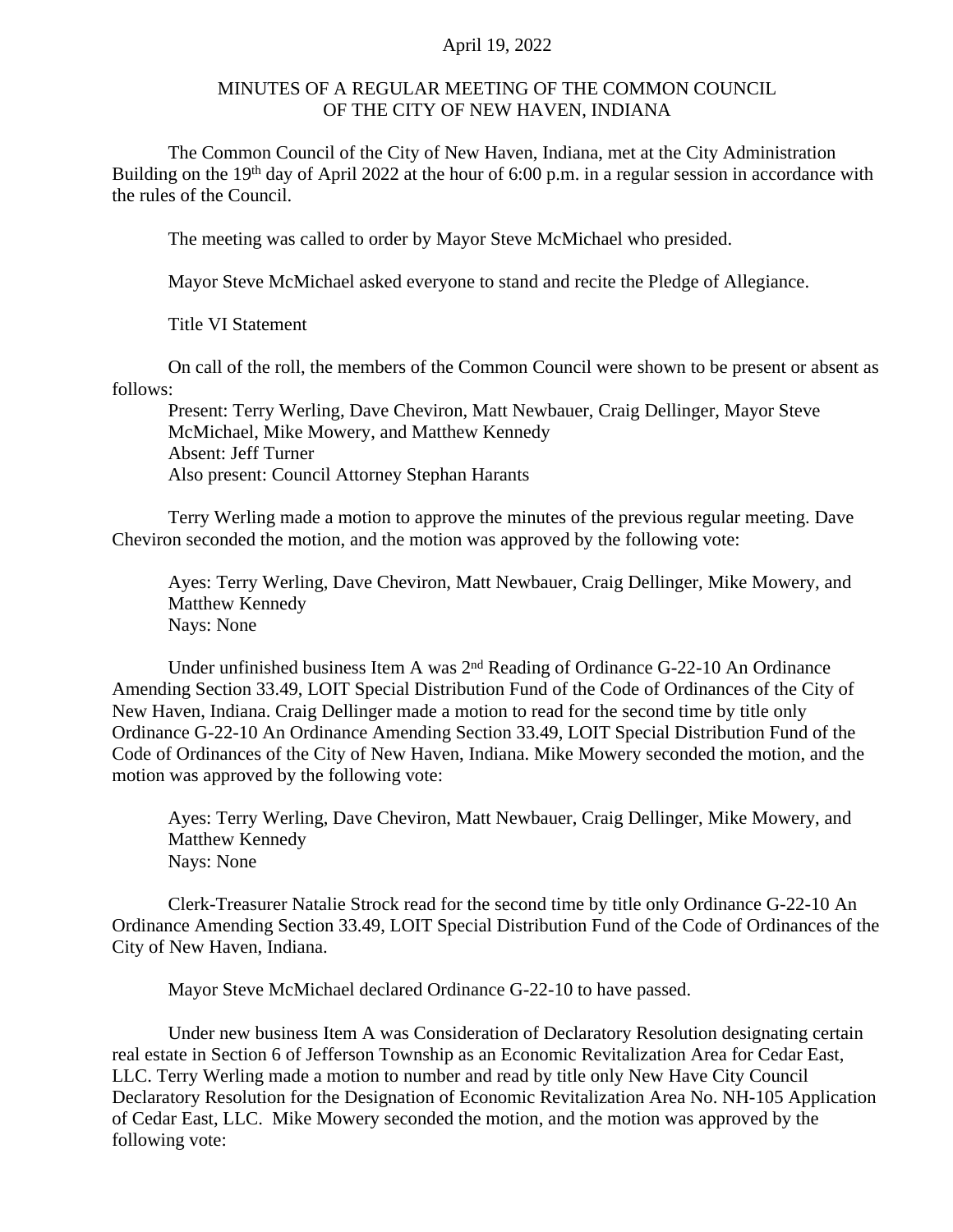Ayes: Terry Werling, Dave Cheviron, Matt Newbauer, Craig Dellinger, Mike Mowery, and Matthew Kennedy Nays: None

Clerk-Treasurer Natalie Strock numbered and read by title only Resolution R-22-25 New Haven City Council Declaratory Resolution for the Designation of Economic Revitalization Area No. NH-105 Application of Cedar East, LLC.

Mayor Steve McMichael declared Resolution R-22-25 to have passed.

Under new business Item B was Consideration of Declaratory Resolution designating certain real estate in Section 9 of Adams Township as an Economic Revitalization Area for M2 New Haven, LLC. Craig Dellinger made a motion to number and read by title only New Haven City Council Declaratory Resolution for the Designation of Economic Revitalization Area No. NH-106 Application of M2 New Haven, LLC with 10-year tax phase-in. Dave Cheviron seconded the motion, and the motion was approved by the following vote:

Ayes: Terry Werling, Dave Cheviron, Matt Newbauer, Craig Dellinger, Mike Mowery, and Matthew Kennedy Nays: None

Clerk-Treasurer Natalie Strock numbered and read by title only Resolution R-22-26 New Haven City Council Declaratory Resolution for the Designation of Economic Revitalization Area No. NH-106 Application of M2 New Haven, LLC.

Mayor Steve McMichael declared Resolution R-22-26 to have passed.

Under new business Item C was a Public Hearing and Introduction of an Ordinance Annexing Certain Territory to the City of New Haven, Indiana, Following Receipt of a Voluntary Petition, Placing the Same Within the Corporate Boundaries Thereof and Making the Same a Part of the City of New Haven, Indiana. Mayor Steve McMichael opened the public hearing for any comments. First call with no comments. Second call with no comments. Third and final call with no comments. Mayor Steve McMichael declared the public hearing closed. Mike Mowery made a motion to number and read by title only an Ordinance Annexing Certain Territory to the City of New Haven, Indiana, Following Receipt of a Voluntary Petition, Placing the Same Within the Corporate Boundaries Thereof and Making the Same a Part of the City of New Haven, Indiana. Matt Newbauer seconded the motion, and the motion was approved by the following vote:

Ayes: Terry Werling, Dave Cheviron, Matt Newbauer, Craig Dellinger, Mike Mowery, and Matthew Kennedy Nays: None

Clerk-Treasurer Natalie Strock numbered and read by title only Ordinance X-22-11 an Ordinance Annexing Certain Territory to the City of New Haven, Indiana, Following Receipt of a Voluntary Petition, Placing the Same Within the Corporate Boundaries Thereof and Making the Same a Part of the City of New Haven, Indiana.

Under new business Item D was Introduction of a Resolution Adopting a Fiscal Plan for the Annexation of Lands Defined in Ordinance X-22-11. Matt Newbauer made a motion to number and read by title only a Resolution Adopting a Fiscal Plan for the Annexation of Lands Defined in Ordinance X-22-11. Mike Mowery seconded the motion, and the motion was approved by the following vote: